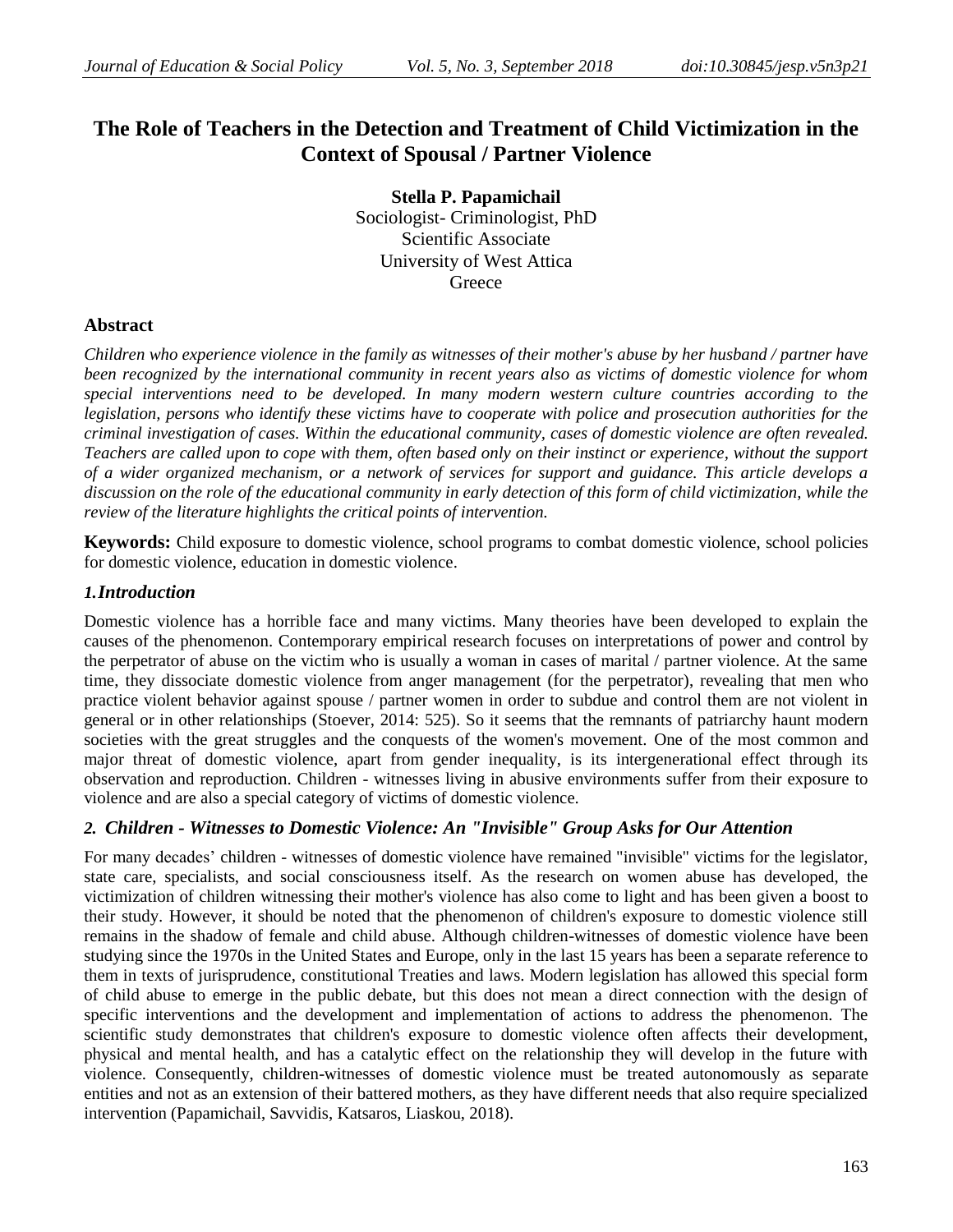The problem of children witnessing domestic violence does not remain within family boundaries, but it is transferred and affects all areas where children live and grow: at school, in the neighborhood, and ultimately in the wider society. Especially teachers are often recipients of messages emitted through the behavior of their students and are linked to domestic violence. Children spend very much of their time in school daily, and often have more contact with their teachers than with their parents. At school, with the valuable help of the teachers, the children's behavior can be observed (including symptoms of exposure to parents' violence) and can be properly addressed. Also, the school is an area in which programs for the prevention of domestic violence can be implemented by informing parents, teachers and children. Training to prevent domestic violence must start early. There is awareness in this direction, but the applied programs seem to suffer. As very well noted by Stoever (2014:528) «… *society has failed to approach the goal of prevention with the same tenacity with which the criminal justice system carries out its objectives of punishment and accountability*».

Thereinafter the interventions in the field of education that are encountered in the international bibliography and the important role of the educational community in the prevention and treatment of domestic violence are presented.

### *3.The Effects of Witnessing Domestic Violence on Children*

Children live in societies where violence is scattered in everyday life (media, school, interpersonal relationships, etc.) However, scientific research shows that domestic violence is more traumatic to children than any other violence. This is probably due to the fact that children have emotional ties to the perpetrator and the victim of domestic violence (are usually their parents), the persons from whom they are expecting love and protection (Polillo, 2003:179).

Published studies report the link between exposure to domestic violence and the existence of problems in children's lives, but also in their later lives as adults. Only 1/3 of these studies distinguish child abuse from exposure to parental violence, demonstrating the strong impact of the experience of witnessing domestic violence has on children (Gewirtz & Edleson, 2004:19).

The impact of witnessing violence on children is great and depends on children's age, gender, the severity and duration of the violence (Ohlsson, 2010:7). A general conclusion of relevant research is that children exposed to domestic violence face more social, emotional and behavioral difficulties than their peers who are not in contact with this form of violence.

Children exposed to violence may exhibit more aggressive and antisocial behaviors, or fearful and anxious behaviors. Also, exposure of children to violence causes increased anxiety, sadness, and mental trauma (Byrne &Taylor, 2007).

Children-witnesses of violence may experience signs of neglect and delay in their development. They may also have behavioral problems, poor social skills, low school performance, unwillingness to participate or withdrawal from school life, delinquent behavior (theft, vandalism, substance abuse, etc.) (Lauren, 2015; Summers, 2006). School children who are witnesses of domestic violence may have learning and emotional difficulties. Their behavior has fluctuations and their school performance transitions. They may have low self-esteem, reduced selfconfidence and pessimism for the future. As many disagreements in the family environment that can cause violence are associated with child upbringing, children may feel responsible for the violence, or for failing to prevent it.

The guilt and self-accusation can play an important role in the emotional reaction of children to violence. These children swinging between their desire to reduce the shame they feel and their hope that someone could discover their experiences and help them. Because of the isolation often imposed on families living with domestic violence, these children may have few opportunities to develop friendships or extra-curricular activities (Polillo, 2003:181). Children in adolescence create relationships and ties with non-family members by conveying and applying the communication models and the perception of gender roles learned by their family. Here, one can find the reflection of the parental family. If the teenager comes from a violent environment, he/she can reproduce the pattern of violence he/she has experienced. Often in adolescents, we see strong stereotypical perceptions of masculinity (aggression / strength) and femininity (weakness / passivity) (Cousins & Callary, 2009). The anger, shame and betrayal teenagers feel from abuser environments may manifest behaviors such as non-compliance, deviation, running away from home, school abandonment, sexual promiscuity and use of addictive substances.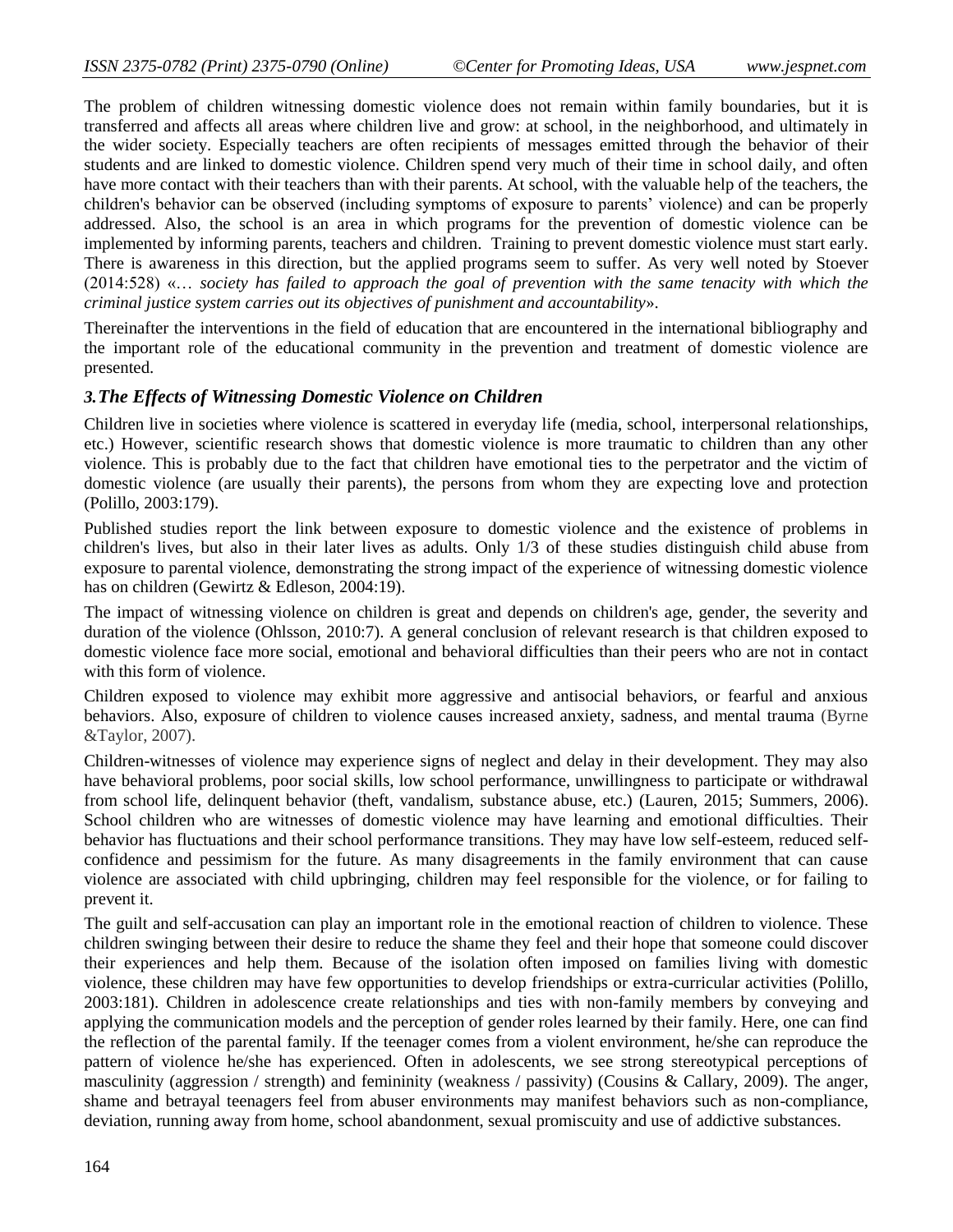$\overline{a}$ 

Also these adolescents experienced a greater extent than other peers who have no contact with domestic violence, of fear, loneliness and isolation, depression that can lead to suicidal tendencies. On the other hand, there is the risk of acceptance and tolerance of violence due to their long-term exposure to it. Children living in violent families form the distorted impression (mainly through the process of social learning and imitation of models) that violence is a solution to differences in interpersonal relationships and is an integral part of them. It is very important to note that in modern multicultural societies, the impact of domestic violence on children of migrant families should be examined with particular interest. These children are likely to face the same problems as the native children living in abusive family environments, but they also have to face other challenges related to the experience of migration and the acceptance and integration of the family into the new environment. Often the mother who is the victim of domestic violence, and at the same time a migrant and a member of a minority ethnic group, encounters obstacles in seeking help, as well as other barriers based on cultural standards, linguistic barriers, social isolation, racial discrimination, distrust against the legal and welfare system, etc (Baker & Jaffe, 2006:7).

## *4. Indicators for Detecting Domestic Violence in the School Environment*

School can be a place where stories of domestic violence can be revealed, either because of the awareness and organized action of educational staff, or because child victims seeking for help from people of trust. In any case, when there are sensitized and trained teachers, is almost impossible not to identify these incidents where exist. Usually the children who suffer the trauma of exposure to domestic violence have obvious signs in their behavior at school.

As already mentioned, children who live in the intensity of violence often exhibit behaviors that are diametrically opposed. For example, they can be aggressive and externalize their intensity with violence and deviant behavior. But they can also internalize these experiences and withdrawn from school life, be distant and avoid interactions. The following are some of the signs that a teacher or counselor may notice in the school environment (Derbyshire Education Improvement Service, 2018; Elliott & Elliott, 2011; Cousins & Callary, 2009):

- a. Physical indicators: fatigue in school, poor personal hygiene, regression, self injuries, increased resistance to pain, substance abuse, complains for pain (often psychosomatic problems) and frequent absences due to illness.
- b. Emotional indicators: shame (especially when disclosing the violence), anxiety and fear of what might happen to him/her and his/ her mother, helplessness and hopelessness, guilt and responsibility for the malfunction of family, suicidal thoughts, intense emotional transitions.
- c. Behavioral indicators: frequent or unjustified anger, aggression, as demonstrated by the hard / risky playing, intimidation, or just the opposite behavior, i.e. passivity, withdrawal, isolation, denial of school attendance, reduced attention in class, poor school performance or participation in extracurricular activities<sup>1</sup>.

In particular, adolescents can manifest behaviors in the school environment that reflect their feelings of anger, shame, betrayal and weakness related to deviant and "high risk" behaviors such as aggression, delinquency, substance abuse, dating violence and suicide attempts (Cousins & Callary, 2009:12).

In conclusion, there are many and varied indications about the existence of domestic violence. It is very important to note that the indicators mentioned above are general and may be related to other problems faced by a child other than domestic violence (e.g. parental separation, loss - death, etc.). For that reason it is crucial for teachers or educational counselors not to make risky assumptions, but seriously investigate a case that raises their suspicions by either approaching and discussing with the child, or addressing specialized professionals who can help.

## *5. The role of the Educational Community in the Prevention of Domestic Violence*

The school environment, mainly through teachers and counselors, when operating on the basis of equality, respect and protection of the rights of its members, can work counter-productively in a family, abusive environment and support the children living in it, help them to free themselves from a traumatic situation.

 $1$  Sometimes is the exact opposite: children engaged in excessive extent in extracurricular activities as they try to prolong their time away from home (Elliott  $&$  Elliott, 2011).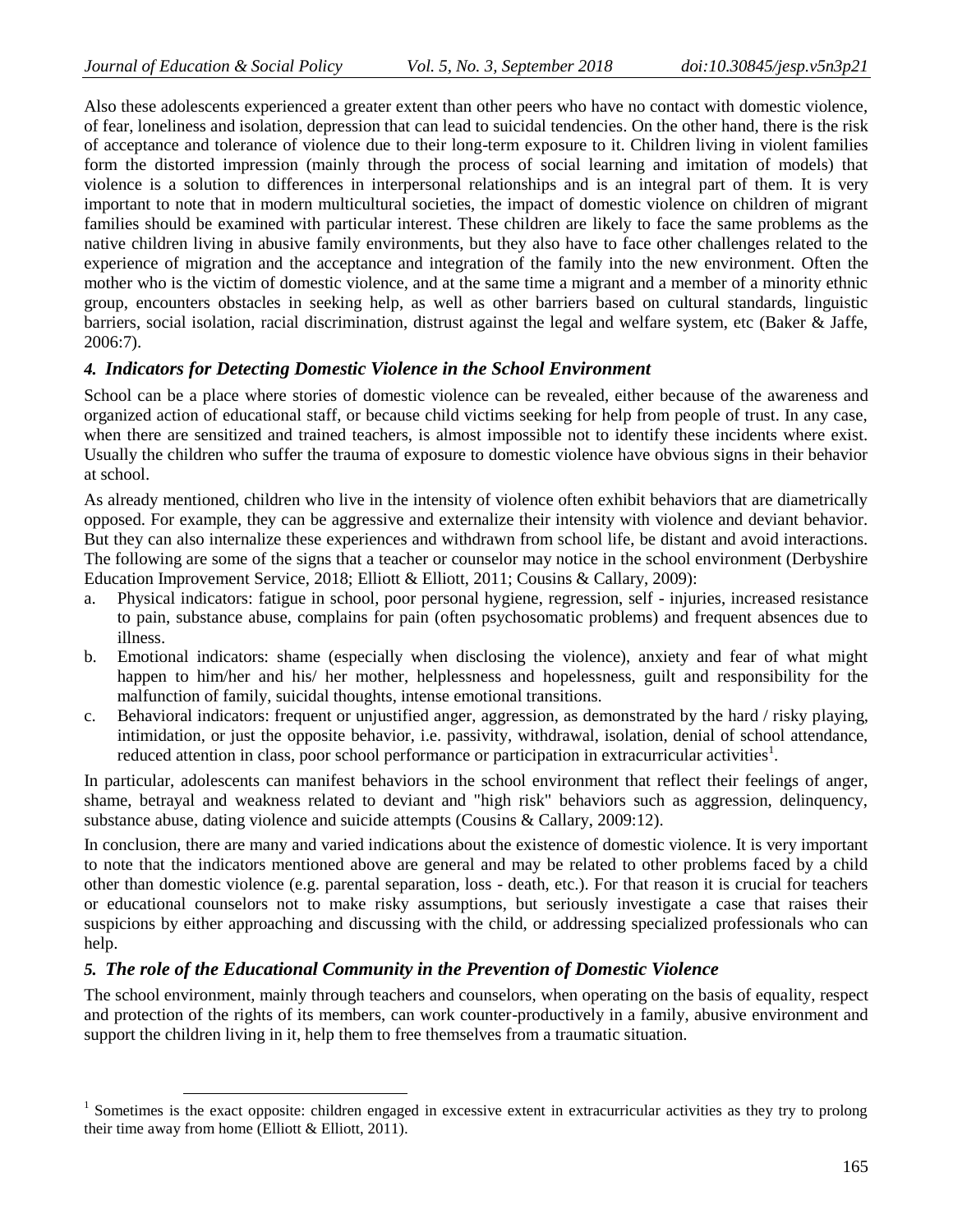At the same time, it can highlight "healthy" patterns of interpersonal relationships and conflict management. Therefore, the role of the school is twofold and equally important in preventing and addressing domestic violence against children. Interventions and initiatives to prevent domestic violence in school can reduce the risk and increase protection for students, witnesses and victims of domestic violence. Teachers can play the role of a loving and caring adult who can make a difference in the lives of these children (Baker & Jaffe, 2006). The teacher is a very important adult in child's life. His/her daily relationship with the students enables him/her to come close to them and develop a relationship of trust that will make children feel safe. Moreover, teachers are able to observe the behavior and the feelings of the child, as well as possible changes on them, which may cause concern and worry. Teacher should be able to detect clues in the child's overall attitude, which may indicate that the child is in some form of abuse. And once he/she can identify it, it is necessary in some way to intervene to mobilize the broader mechanism for the protection of physical and mental health of the child.

The legislation of many modern countries includes the recognition of witnesses of marital / partner violence as victims of domestic violence on one hand and the responsibility and obligation of the educational community to denounce the incidents detected within the school environment<sup>2</sup>, on the other. Although legislation has moved on to this level, practice has been left far behind and it should not be taken for granted that appropriate interventions in the school environment for this purpose have been developed in countries with the corresponding legislative provision. Thus, although in schools cases of domestic violence and abuse are revealed, there are many times when teachers are called upon to cope with them, based on their instinct, pedagogical knowledge and experience. Without proper training and links to a wider supportive network of professionals and practitioners, they often feel inadequate in handling the domestic violence and are discouraged from taking initiatives and responsibility. A very important issue is teachers' proper training in the subject. As Kenny had stated in his survey (2001) teachers have little training in child abuse and domestic violence before and after taking up duty, and seem to have relative ignorance of the legislation and the support system for victims of violence. In addition, several teachers believe that they should not be obliged to report child maltreatment and the school administration would not support them if they do so (Kenny,  $2001: 87 - 88$ ).

In addition, teachers often have to oppose and overcome the obstacles posed by a dominant concept in more traditional societies, preserving the family's privacy. Finally, they often feel fear about the negative consequences that can bring the disclosure of a case, as is the fear of retaliation on the child or fear for their personal safety. On the other hand, the role that the school environment can play in the prevention of domestic violence is crucial. In addition to the legal duty of schools to care for and secure children, schools play an important role in shaping role models and establishing gender-related values. School is a universal experience for children and young people and is therefore able to reach a whole generation of people. Through education is possible to transmit the values of equality, respect, non-discrimination and social solidarity to children and their families. Preventative work with children and young people in schools and other settings, in relation to gender equality and from a young age, has been identified as important in changing damaging attitudes before they harden in the teenage years (Derbyshire Education Improvement Service, 2018).

One key "preventive contribution" is for the schools to ensure that they provide quality relationships education, integrated into their educational curriculum, which supports the development of positive, safe and healthy relationships with others. In 2011 the Council of Europe Convention on Preventing and Combating Violence against Women and Domestic Violence (Istanbul Convention) came into force. Important themes of the Convention include Prevention, Protection, Prosecution, Substantive law and Monitoring. In particular, Article 14 of the Convention, and in particular the role of education, states that *« Parties shall take, where appropriate, the necessary steps to include teaching material on issues such as equality between women and men, non*‐*stereotyped gender roles, mutual respect, non*‐*violent conflict resolution in interpersonal relationships, gender*‐*based violence against women and the right to personal integrity, adapted to the evolving capacity of learners, in formal curricula and at all levels of education»* (Council of Europe, 2011).

 $\overline{a}$ 

 $2^2$  For example, in Greece, Law 3500/2006 on Domestic Violence obliges teachers, when they realize that a child is being abused, to inform the school principal and refer the case to the competent authorities. Specifically, in accordance with Article 23 N. 3500/2006 «*Teachers of primary or secondary school who in their work note or find out that the crime of domestic violence has been committed against a student must inform without delay the director of the school. The school director shall immediately notify the competent prosecutor (Pilisis, 2014:47-48).*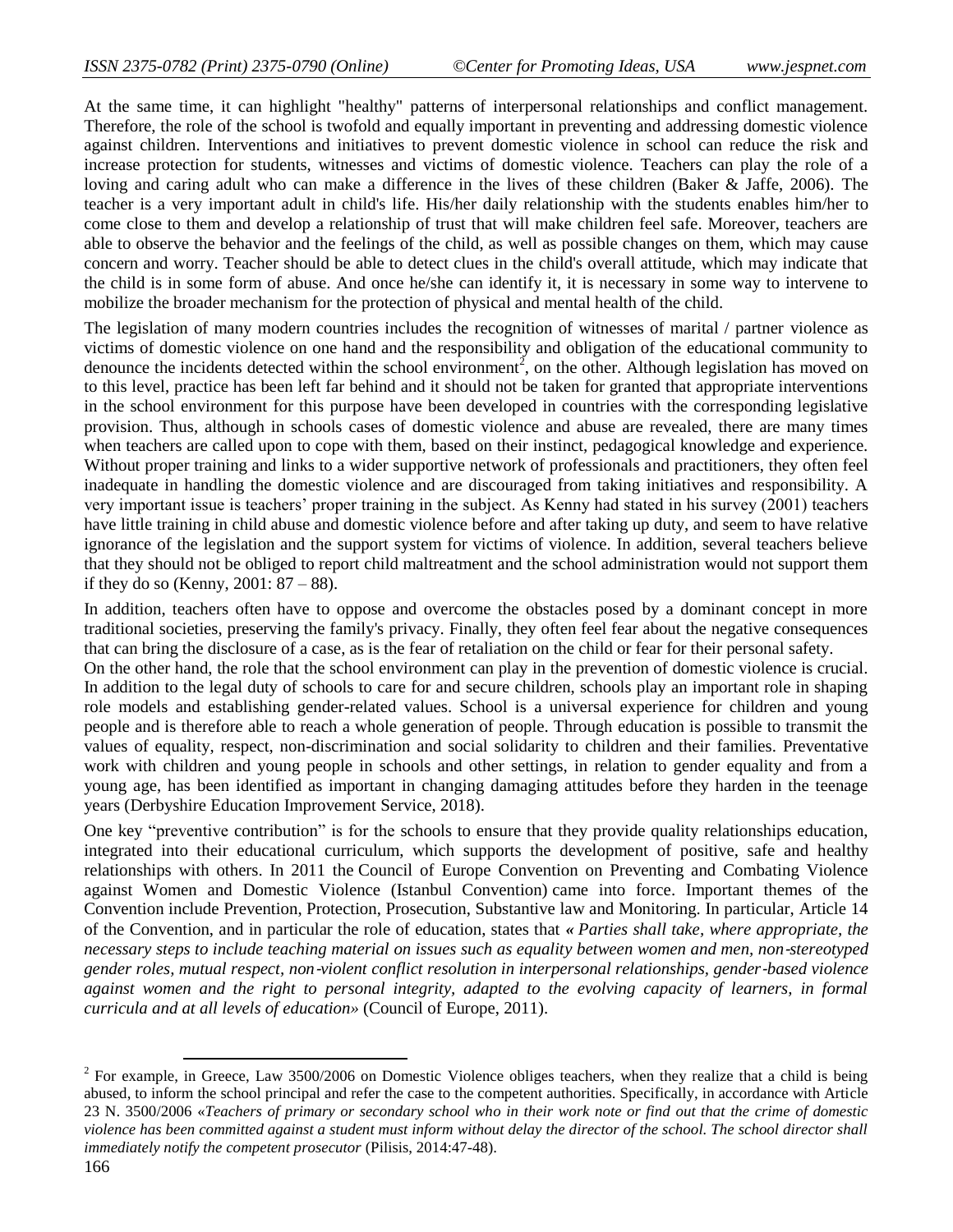It should be noted that a whole school approach, with consistency and stability is necessary. Tackling abusive behavior and sexist attitudes that perpetuate violence and abuse in relationships should be addressed on a continuing basis as part of the whole school culture and not just a one-off exercise.

## *6. Interventions: What Schools can do to Prevent and Tackle Domestic Violence and Abuse*

The important role that school can play in preventing and tackling domestic violence has been recognized worldwide. Some countries have put in place specific interventions in their education policy to highlight the role of the school in a concerted effort to tackle the phenomenon, as well as to educate younger generations to create interpersonal relations free from violence. The school has the obligation to promote the spiritual, moral, cultural, mental and physical well-being and development of pupils. Teachers therefore need to be equipped with the skills required to teach young people about domestic violence, identify those who may be affected by domestic violence and create an environment that facilitates and encourages young people to disclose abuse whilst also ensuring their safety.

#### **6.1. Managing incidents of domestic violence:**

Detecting domestic violence is not an easy task, especially when the investigation is carried out with the participation of the children experiencing it. The children, as mentioned above, feel fear, shame, anger and great tension, and are often confused trying to understand the cause of violence. They do not easily trust strangers, show faith and devotion to the family and fear that if they reveal the violence they will be separated from it. For this reason, establishing trust between a teacher and a child-witness of domestic violence is of paramount importance for an effective intervention. Especially, for teachers it is necessary to improve their knowledge and skills in managing this special population of their students.

As the school community plays a very important role in managing cases of domestic violence, teachers or school counselors (where they exist) can act as crisis managers when violence is revealed. In their intervention they should be aware that students' disclosures may be done deliberately and intentionally or by accident. Any disclosure must be treated with the same caution. The emotional state of a child is not always predictable. Teachers must accept children's emotional state, be not critical, and encourage the child to talk without directing the conversation themselves. They should also show real interest, use the appropriate language, according to the child's developmental stage, so that they can be understood and not give promises they cannot keep (Derbyshire Education Improvement Service, 2018; Elliott & Elliott, 2011).

At the same time they should have the ability to manage their own feelings and stay calm. Disclosing domestic violence can cause anger and pain even to the person to whom it is revealed. A dispassionate approach is appropriate to create a climate of trust and security.

After evaluating the information the child shares with the teacher, he / she should assess the available resources and know where and how he / she will turn to appropriate professionals and agencies to seek for further help. It is also very important not to exceed his/her role and give priority to the safety of the child and the other victims who may be affected by domestic violence (e.g. mother, siblings), following the school's policy and possible cooperation protocols. For that reason, the teacher should not approach the parents directly, without guidance, particularly the offending parent as this could place the student and his/her family in greater danger (Cousins & Callary, 2009).

In the period following the disclosure of a case of domestic violence, the student will need support from the school environment. Possible advisory intervention should be undertaken by a specially trained professional. The school cannot provide counseling services to victims of domestic violence, but through its sensitized staff it can help the child in everyday life (non-stigmatization from the environment, enhancing the child's participation in school life, etc.).

### **6.2. Prevention of domestic violence**

Teachers play an important role in advocating for, implementing and sustaining school-based violence prevention (Baker & Jaffe, 2006:23). School is an ideal place where education on interpersonal relationships, gender equality and conflict management skills without violence can be developed. The design and implementation of programs for the prevention of domestic violence, as well as the formation of healthy, free of violence interpersonal relationships, should be part of the educational policy and the principles of each school's operation. This implies that the education of students must begin early, be continuous and consistent.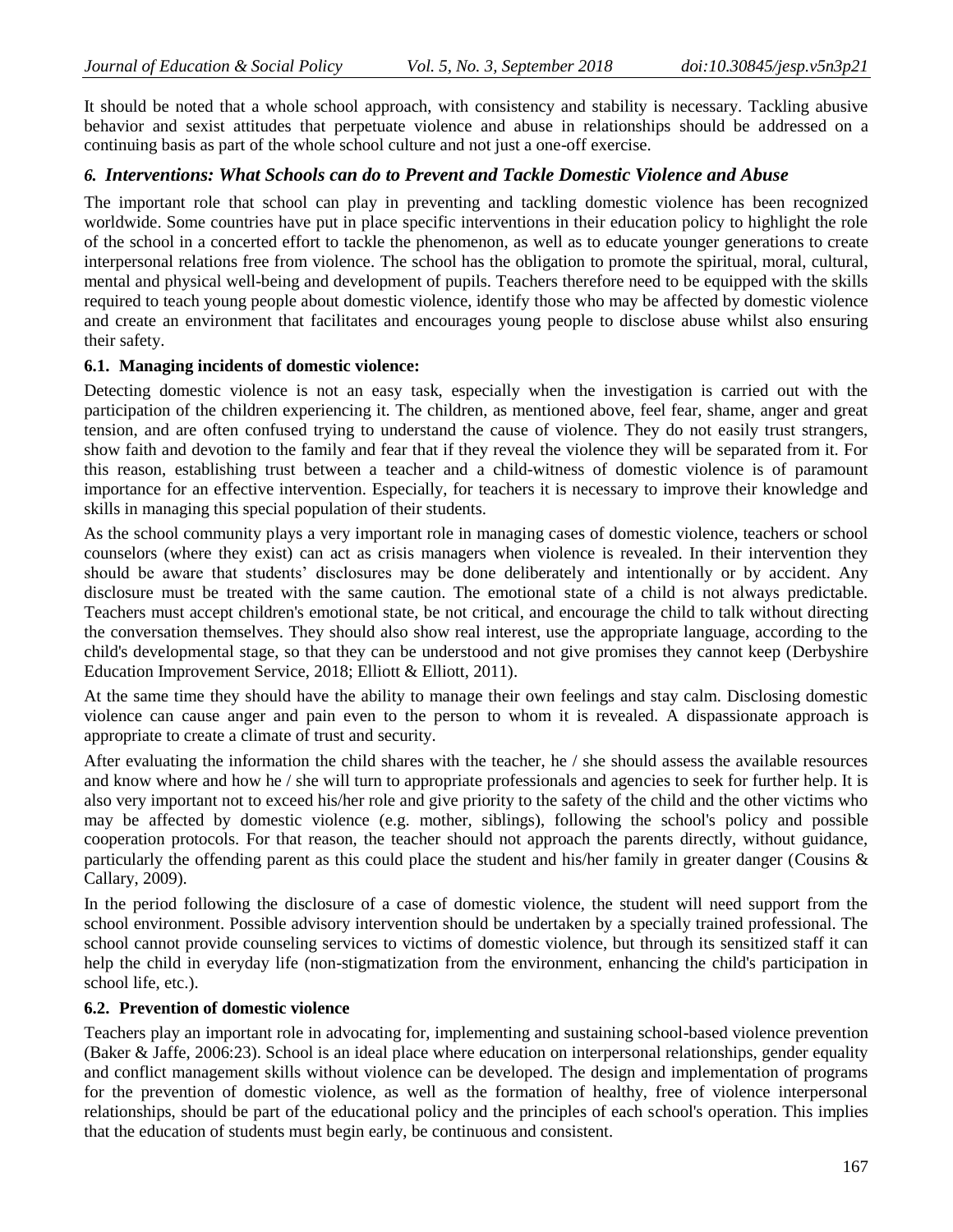A study of educational programs by the University of Warwick has shown that relevant training should be addressed on a continuing basis otherwise its effect evaporates within a year. As the British Union of Teachers notes (www.teachers.org.uk) tackling home violence should therefore be part of the whole school culture and not a "one-off" exercise.

Education in the relevant subjects should not be limited to classroom teaching. Messages in the curriculum about healthy relationships need to be consistent with values within whole school policies and practices. Healthy and respectful relationships and role models within the whole school culture are essential (Derbyshire Education Improvement Service, 2018).

In order for teachers and school managers to implement domestic violence prevention programs integrated into the school's philosophy and curriculum, they need to be trained on domestic violence, its impact on children and its management in the school environment. Their knowledge and awareness must be a daily practice of school life. Staff working in the school environment, including teachers, should have access to basic child protection training that will give them the knowledge and skills to recognize and be able to respond properly to their students' safety and security needs.

In this respect, helpful initiatives might be the development of school practices that are inclusive and promote students' sense of belonging and availability for learning, the implementation of rules of respect for the personality of the other within and outside the class, the development of inclusion activities for all pupils promoting the creation of cooperation, solidarity and friendship. Very creative and effective are also initiatives to organize and / or support special violence awareness events for students. The teaching of nonviolence should be incorporated into the teaching of all courses, with simple examples tailored to the curriculum of each lesson and its subject.

School is a living organism of a society and especially of the community in which it operates. It is therefore very important to connect and communicate effectively with other community agencies. In order to prevent and deal with domestic violence, building cooperation with domestic violence victim support agencies (e.g. counseling centers, hostels), the Public Prosecutor's Office, the Police and the Bar Associations is a critical point of effectiveness of the intervention. The existence of cooperation protocols between agencies facilitates and complements their intervention, for the benefit of victims of domestic violence.

### *Conclusions*

In modern societies, domestic violence continues to be a major social problem with serious implications for both victims' lives and public health and safety. Addressing it requires strategies to prevent, protect victims and repair the damage. Although serious efforts have been made with satisfactory results in the protection of children and women victims of domestic violence, the area of prevention and the repair of the harm it causes is far behind.

Societies face many challenges with regard to domestic / partner violence. One of these concerns the fact that the approach of many countries on the issue remains disproportionately focused on its criminal treatment, at the expense of prevention and effective early intervention (REFUGE, 2009). It is a fact that progress has been made in understanding and responding to violence by professionals in the field. They work hard and effectively to provide immediate relief to victims from the obvious harm of violence. Often, due to the seriousness of some incidents on the health and safety of the victims, the attention of professionals is directed to addressing them immediately. In this way, energy can be trapped and their perspective is limited to the "narrow" context of managing an incident, keeping them away from the "big picture" and interventions of a long and holistic approach (JTAI program, 2017).

Also, there are still inadequacies and obstacles in the field of cooperation between the various professional groups and agencies, including school units. There is still a lack of clarity about the exchange of information between actors involved in the management of cases of domestic violence, and their actions seem to be not coordinated towards the development of cross-sectoral cooperation (Byrne & Taylor 2007). Finally, societies are still confronted with social prejudices and myths that surround domestic / partner violence. Tolerance in domestic violence and its perpetuation rests on social values / norms that are durable in time and concern male and female gender stereotypes, male entitlement, the desire to have power and control over another and the belief that intimate relationships should be entirely private. Secrecy surrounding domestic violence precludes early intervention, isolates those being victimized, and perpetuates patterns of violence (Stoever, 2014:533). As often refers to many social issues, "prevention starts with education".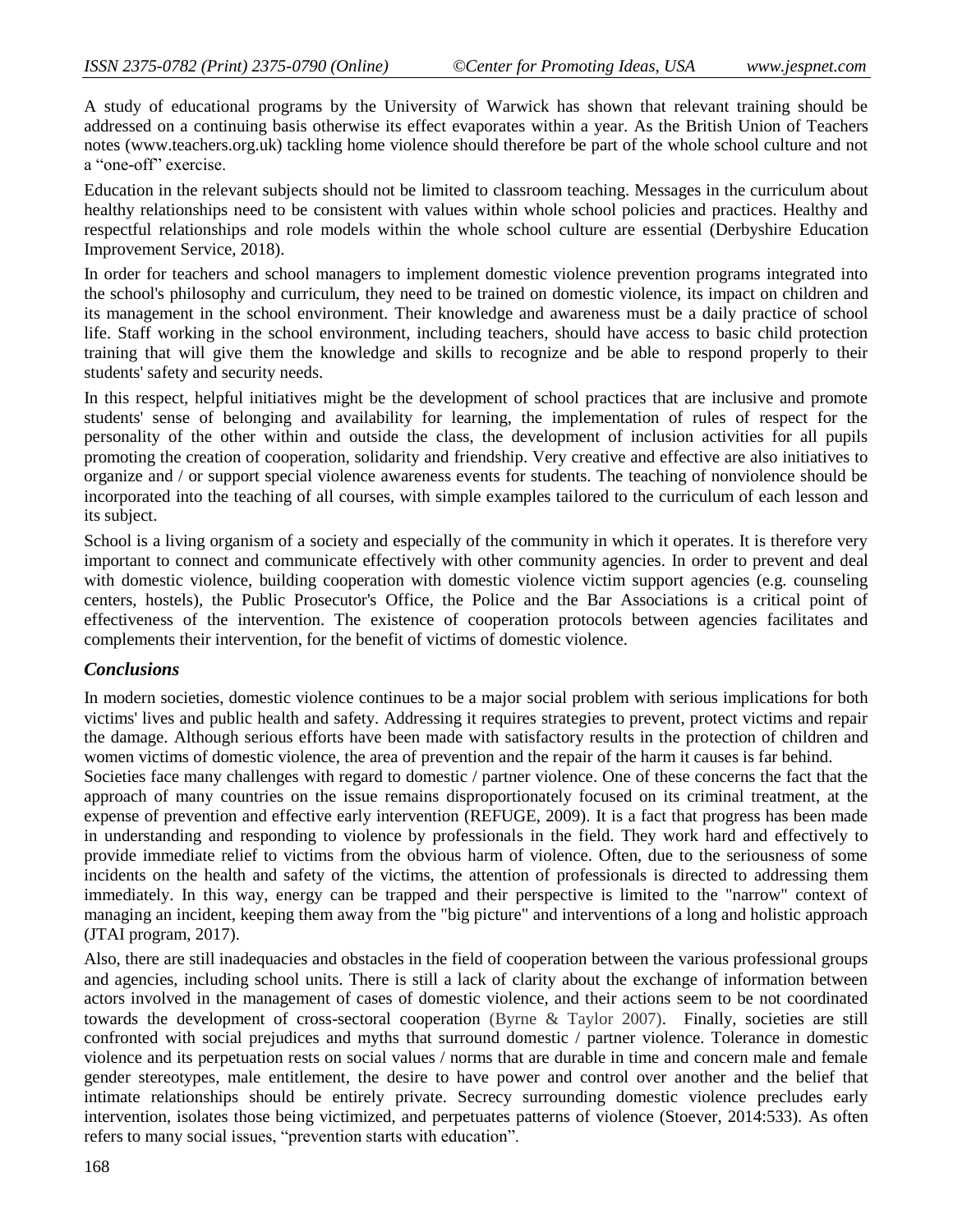The World Health Organization (2010) recommends the use of "universal multi-component" school-based programs to prevent spouse/ partner violence against women, which include curriculum-based teaching, training teachers in behavior management strategies, educating parents, and using peer mediation.

School and teachers can and should play an important role both in the prevention and in dealing with domestic violence that mainly affects children. Starting with their own awareness and training on legal and social support issues for victims of domestic violence, they can develop and support long-term education programs of the new generation in preventing and tackling this kind of violence. School programs should focus on shaping or changing the perceptions of young people about interpersonal relationships and the interaction of family members on the basis of gender equality and the aversion of violence in every form. In this way, the school can provide supportive responses to young people through the development of their personal, social and emotional capabilities. Challenging student's attitudes will only work if schools address this issue on an ongoing basis, otherwise the impact of teaching soon will evaporate. If it is not combined with the development of community ties and cooperation between actors and practitioners, then every effort will be doomed to die in its birth.

#### *References*

- Baker, L., Jaffe, P. (2006). *A Teacher's Handbook: Understanding Woman Abuse and its Effects on Children*. Ontario: Centre for Children & Families in the Justice System.
- Byrne, D., Taylor, B., (2007). Children at Risk from Domestic Violence and their Educational Attainment: Perspectives of Education Welfare Officers, Social Workers and Teachers, *Child Care in Practice***,**  Vol.13, - Issue 3, pp: 185-201).
- Council of Europe (2011). Convention on Preventing and Combating Violence against Women and Domestic Violence. [Online] Available:<https://rm.coe.int/168008482e>
- Cousins, M., Callary, M., (2009). Domestic Violence: An Important Social Issue for Schools, *TEACH Journal of Christian Education*: Vol. 3: Iss. 1, Article 3, 10-14. Available at: <https://research.avondale.edu.au/teach/vol3/iss1/3>
- Derbyshire Education Improvement Service (2018). *Derbyshire Domestic Violence & Abuse Guidance for Schools.* Available: <http://derbyshirescbs.proceduresonline.com/index.htm>(July, 5 2018).
- Elliott, Κ., W., Elliott, J., K. (2011), Childhood Observers of Domestic Violence. *ASCA School Counselor*. [Online] Available: [http://www.schoolcounselor.org](http://www.schoolcounselor.org/) (July 25, 2018).
- Gewirtz, A., Edleson, J., L. (2004). Young Children's Exposure to Adult Domestic Violence: Toward a Developmental Risk and Resilience Framework for Research and Intervention. Paper #6 in the *Series Early Childhood, Domestic Violence, and Poverty: Helping Young Children and Their Families*. University of Iowa. [Online] Available:<http://www.uiowa.edu/~socialwk/publications.html> (June 25, 2018).
- Kenny, M.C. (2001). Child abuse reporting: teachers' perceived deterrents. *Child Abuse & Neglect*, *25*: 81 92.
- Lauren, A., (2015). *Domestic Violence in Families: Theory, Effects, and Intervention.* [Online] Available: <http://www.socialjusticesolutions.org/2015/06/25/domestic-violence-families-theory-effects-intervention/> (June 30, 2018).
- Ohlsson, C., (2010), *Children who witness domestic violence*, Parliamentary Assembly, Social, Health and Family Affairs Committee, Sweden, doc. 11572, reference 3444, 1-12. [Online] Available: [http://semantic](http://semantic-pace.net/tools/pdf.aspx?doc=aHR0cDovL2Fzc2VtYmx5LmNvZS5pbnQvbncveG1sL1hSZWYvWDJILURXLWV4dHIuYXNwP2ZpbGVpZD0xMjM1NiZsYW5nPWVu&xsl=aHR0cDovL3NlbWFudGljcGFjZS5uZXQvWHNsdC9QZGYvWFJlZi1XRC1BVC1YTUwyUERGLnhzbA==&xsltparams=ZmlsZWlkPTEyMzU2)[pace.net/tools/pdf.aspx?doc=aHR0cDovL2Fzc2VtYmx5LmNvZS5pbnQvbncveG1sL1hSZWYvWDJILU](http://semantic-pace.net/tools/pdf.aspx?doc=aHR0cDovL2Fzc2VtYmx5LmNvZS5pbnQvbncveG1sL1hSZWYvWDJILURXLWV4dHIuYXNwP2ZpbGVpZD0xMjM1NiZsYW5nPWVu&xsl=aHR0cDovL3NlbWFudGljcGFjZS5uZXQvWHNsdC9QZGYvWFJlZi1XRC1BVC1YTUwyUERGLnhzbA==&xsltparams=ZmlsZWlkPTEyMzU2) [RXLWV4dHIuYXNwP2ZpbGVpZD0xMjM1NiZsYW5nPWVu&xsl=aHR0cDovL3NlbWFudGljcGFjZ](http://semantic-pace.net/tools/pdf.aspx?doc=aHR0cDovL2Fzc2VtYmx5LmNvZS5pbnQvbncveG1sL1hSZWYvWDJILURXLWV4dHIuYXNwP2ZpbGVpZD0xMjM1NiZsYW5nPWVu&xsl=aHR0cDovL3NlbWFudGljcGFjZS5uZXQvWHNsdC9QZGYvWFJlZi1XRC1BVC1YTUwyUERGLnhzbA==&xsltparams=ZmlsZWlkPTEyMzU2) [S5uZXQvWHNsdC9QZGYvWFJlZi1XRC1BVC1YTUwyUERGLnhzbA==&xsltparams=ZmlsZWlkPT](http://semantic-pace.net/tools/pdf.aspx?doc=aHR0cDovL2Fzc2VtYmx5LmNvZS5pbnQvbncveG1sL1hSZWYvWDJILURXLWV4dHIuYXNwP2ZpbGVpZD0xMjM1NiZsYW5nPWVu&xsl=aHR0cDovL3NlbWFudGljcGFjZS5uZXQvWHNsdC9QZGYvWFJlZi1XRC1BVC1YTUwyUERGLnhzbA==&xsltparams=ZmlsZWlkPTEyMzU2) [EyMzU2](http://semantic-pace.net/tools/pdf.aspx?doc=aHR0cDovL2Fzc2VtYmx5LmNvZS5pbnQvbncveG1sL1hSZWYvWDJILURXLWV4dHIuYXNwP2ZpbGVpZD0xMjM1NiZsYW5nPWVu&xsl=aHR0cDovL3NlbWFudGljcGFjZS5uZXQvWHNsdC9QZGYvWFJlZi1XRC1BVC1YTUwyUERGLnhzbA==&xsltparams=ZmlsZWlkPTEyMzU2) (June 14, 2016).
- Papamichail, S., Savvidis, K., Katsaros, D., Liaskou, M., (2018). Children witnessing domestic violence: Bibliography review of applied programs and interventions in the European and international space to prevent and address the phenomenon. In E. Lambropoulou, S. Papamichail, P. Schizas (Eds.), *Modern Crime Policy*, (pp. 778-799). Athens: Papazisis.
- Pilisis,T., (2014). *The knowledge and skills of primary education teachers to detect, prevent and deal with abuse of the child*. Unpublished postgraduate thesis: University of Patras.
- Polillo, S. L. (2003). The effects of domestic violence on child witnesses. *Clinics in family practice*, Vol. 5 , No 1, 177-193.